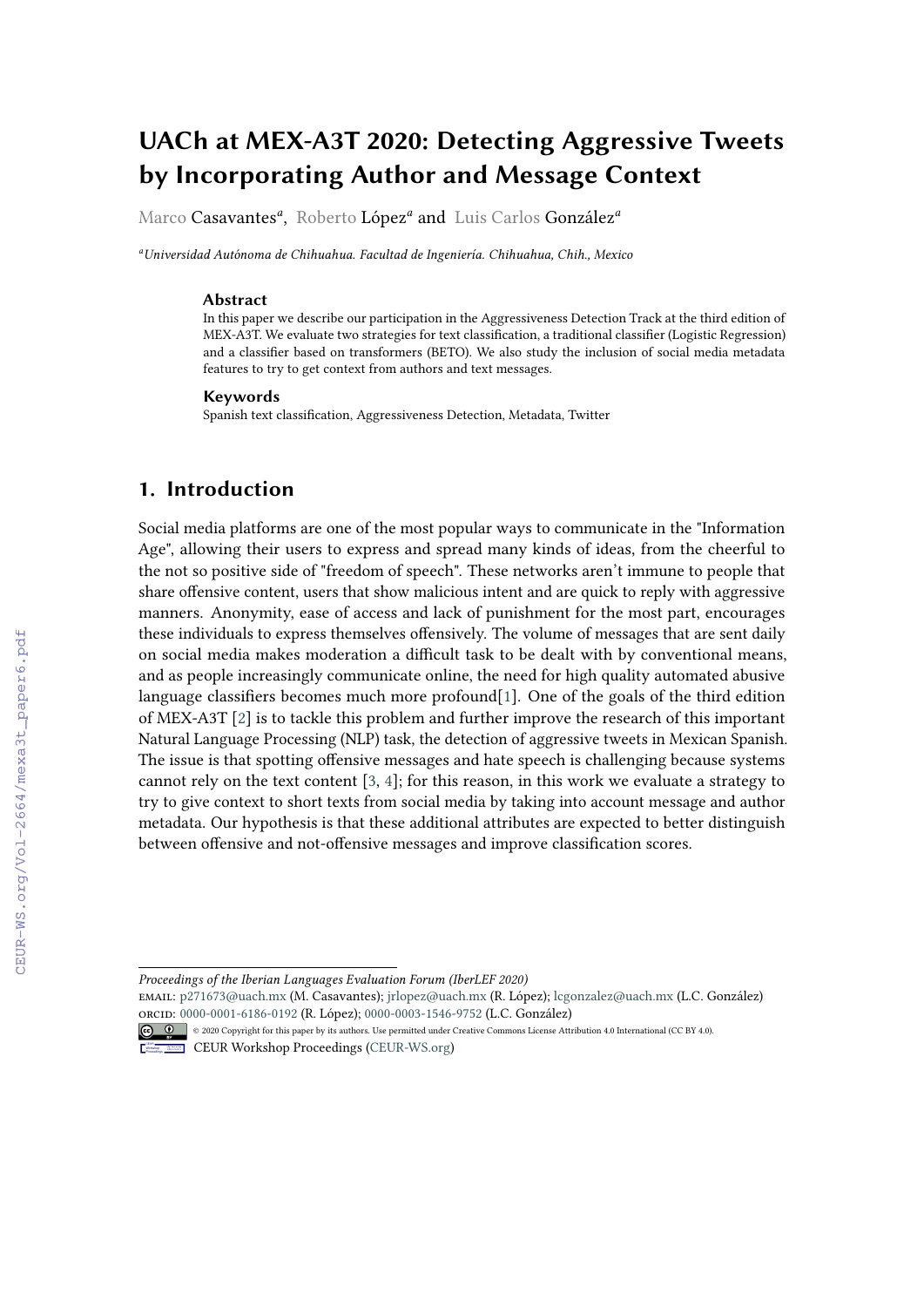<span id="page-1-1"></span>

| Table 2                  |  |
|--------------------------|--|
| Metadata of User object. |  |

| <b>Attribute</b>      | <b>Type</b> |
|-----------------------|-------------|
| Username              | Strin       |
| Verified              | Bool        |
| Followers count       | Integ       |
| Friends count         | Integ       |
| Listed count          | Integ       |
| Favorites count       | Integ       |
| Statuses count        | Integ       |
| Default profile       | Bool        |
| Default profile image | Bool        |
| Created at            | Date        |

**Type** String **Boolean** Integer Integer Integer Integer Integer **Boolean** Boolean

# **2. Proposed Method**

# **2.1. Data Pre-processing**

- 1. We replaced the string of characters " $\&$ amp;" with " $&$ ". This was necessary to get a closer representation to the text used in the original tweets.
- 2. We strip emojis from the tweets.

**Attribute Type** Retweet count Integer Favorite count lnteger Date of creation Date Reply status Boolean Quote status Boolean

3. All words were made lowercase.

For LogisticRegression classifier, we tokenized the dataset using the TweetTokenizer utility from NLTK [\[5\]](#page-5-0), for BETO's case we employed BertTokenizer [\[6\]](#page-5-1).

# **2.2. Features**

We conducted our research using the following features:

**Lexical:** We use word n-grams  $(n=1, 3)$  as features, this collection of terms is weighted with its term frequency (TF).

**Metadata (MD)**: By using the Standard Twitter API platform [\[7\]](#page-5-2) together with additional libraries in Python such as GetOldTweets3 [\[8\]](#page-5-3) and Twython [\[9\]](#page-5-4) it is possible to search for every tweet in the dataset; if a message is still available online, we are able to retrieve properties of the post as well as information of the author of the tweet (shown in tables [1](#page-1-0) and [2\)](#page-1-1).

# **2.3. Classifiers**

**Logistic Regression (LR)**: Considered part of the traditional approaches for most of the NLP tasks. This algorithm uses a linear regression equation that includes a function called "logistic/sigmoid function", this function produces an "S" shaped curve that is able to tell the probability of class assignment.

**BETO**: BERT model trained on a big Spanish corpus. BETO [\[10\]](#page-5-5) is of size similar to a BERT-Base and was trained with the Whole Word Masking technique. BERT models [\[11\]](#page-5-6) are a new method of pre-training language representations, currently obtaining state-of-the-art results on a wide array of NLP tasks.

### **Table 1**

<span id="page-1-0"></span>Metadata of Tweet object.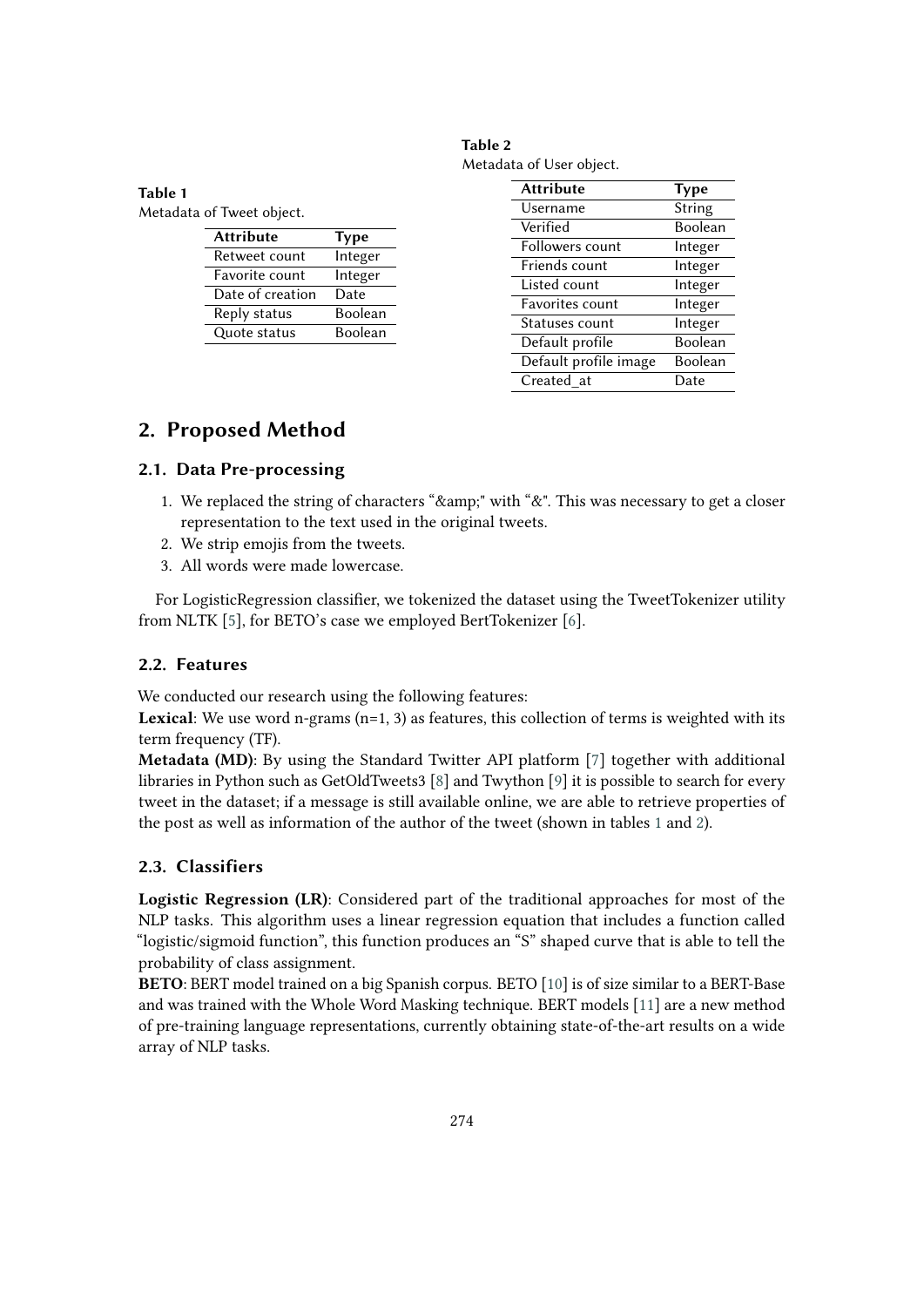<span id="page-2-0"></span>**Table 3** Data distribution for Spanish tweets corpus.

| <b>Class</b>         | <b>Train set</b> | <b>Test set</b> |
|----------------------|------------------|-----------------|
| Aggressive (1)       | 2110             | N/A             |
| Non-aggressive $(0)$ | 5222             | N/A             |
| Total                | 7332             | 3143            |

#### **Table 4**

<span id="page-2-1"></span>Recovered tweets for MEX-A3T 2020 dataset.

| Original | Recovered     | Percentage |
|----------|---------------|------------|
| Tweets   | <b>Tweets</b> | Recovered  |
| 10.475   | 7.320         | 69.88%     |

Because of its computational affordability and flexibility at handling different types of inputs (including NULL values), XGBoost Classifier was selected as the blender of the information present in our proposed systems. The first step in our framework involves feeding the text part of the dataset to either LR or BETO, then the classifier returns class probabilities, and lastly these predictions are concatenated with either metadata or NaN values (for the tweets that we couldn't retrieve their metadata online) to form the input vector for XGBoost, which outputs the final decisions.

# **3. Experiments and Results**

The datasets were provided by MEX-A3T Team. Table [3](#page-2-0) shows the distribution of training and test partitions for Spanish tweets.

Our first task was to "extend" the dataset. This process is simple: for every message in the collection a query is made using the text to search for that tweet online. Due to the nature of the task at hand, some tweets couldn't be recovered, possibly due to deletion of posts or suspended accounts. Table [4](#page-2-1) shows the amount of tweets that we were able to recover.

We trained two classification systems for this task, one with Logistic Regression and one using BETO, and we decided to submit a set of predictions for each system:

- **Run 1** consists of a XGBoost classifier fed with metadata features and Logistic Regression probabilities, trained with features from a Bag of Words of range= $(1, 3)$  considering the term frequency of all the tokens that appear at least twice.
- **Run 2** is similar to Run 1, but in this case the XGBoost classifier takes metadata features and BETO probabilities as inputs.

To evaluate our experiments with the features discussed in section 2.2, we performed a 5-Fold Cross Validation on the train set for LR, and a single train-test split using BETO due to time constraints.

We performed all modeling regarding the creation of TF feature matrices, LR and XGBoost classifiers using scikit-learn[\[12\]](#page-6-0), and for the BETO model, we used the implementation described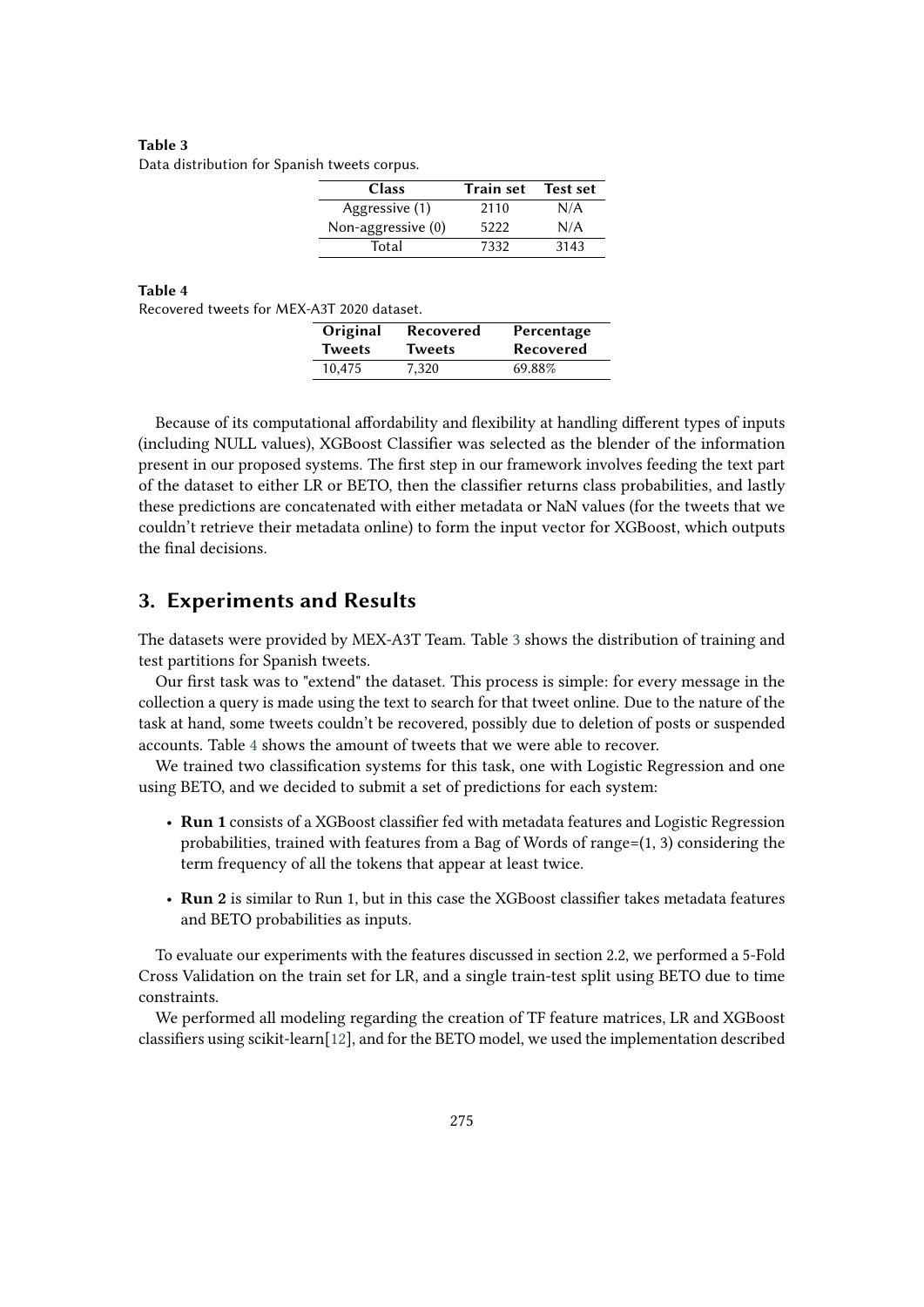#### **Table 5**

| Run   | <b>Added features</b> | <b>Classifier</b> | <b>F1</b> offensive | F <sub>1</sub> macro |
|-------|-----------------------|-------------------|---------------------|----------------------|
|       | None                  | LR.               | 0.6931              | 0.7937               |
|       | None                  | $LR + XGB$        | 0.7147              | 0.8025               |
|       | User favorites count  |                   |                     |                      |
| Run 1 | User statuses count   | $LR + XGB$        | 0.7195              | 0.8062               |
|       | Default profile       |                   |                     |                      |
|       | Reply status          |                   |                     |                      |
|       | None                  | <b>BETO</b>       | 0.7566              | 0.8335               |
|       | None                  | $BETO + XGB$      | 0.7566              | 0.8312               |
|       | Tweet favorite count  |                   |                     |                      |
| Run 2 | User listed count     | $BFTO + XGB$      | 0.7618              | 0.8352               |
|       | Default profile       |                   |                     |                      |

<span id="page-3-0"></span>Detailed classification with F1-scores in the validation stage.

#### **Table 6**

<span id="page-3-1"></span>Top 5 scores of the Aggressiveness Identification Track.

| Rank | <b>Team Name</b>    | F1 offensive | F1 non-offensive | F1 macro |
|------|---------------------|--------------|------------------|----------|
|      | $CIMAT-1$           | 0.7998       | 0.9195           | 0.8596   |
| 2    | CIMAT-2             | 0.7971       | 0.9205           | 0.8588   |
| 3    | $UPB-2$             | 0.7969       | 0.9107           | 0.8538   |
| 4    | UAC <sub>h</sub> -2 | 0.7720       | 0.9042           | 0.8381   |
| 5    | <b>INGFOTEC</b>     | 0.7468       | 0.8933           | 0.8200   |

in [\[10\]](#page-5-5). We decided to include or exclude metadata features through manual feature selection. For each run, a different combination of added features exhibited improved F1 scores, the attributes used along with F1 scores are shown in Table [5.](#page-3-0)

#### **3.1. Results**

From a total of 19 registered submissions, the BETO classification was ranked 4th place (above both Bi-GRU and BoW-SVM baselines), while the LR classification was ranked 8th. Table [6](#page-3-1) lists the top five final rankings for the Aggressiveness Identification track for 2020 (our scores appear in bold).

### **3.2. Analysis**

To breakdown our results, we started by addressing the performance of our proposal, regarding F1-score and contrasted against the rest of the competitors. Fig. [1](#page-4-0) presents two box plots for the complete distribution of submitted results in terms of F1 offensive and F1 non-offensive. This analysis suggests that the outcome achieved by our proposal is competitive, been located within the first quartile for all submissions. The second part of our analysis focuses on reviewing what kind of class predictions were changed by adding metadata to our best ranked system. In the validation stage, metadata features were able to rectify 25 label assignments (including 17 true positives) and also make 27 new mistakes (with 24 false positives). Table [7](#page-5-7) shows some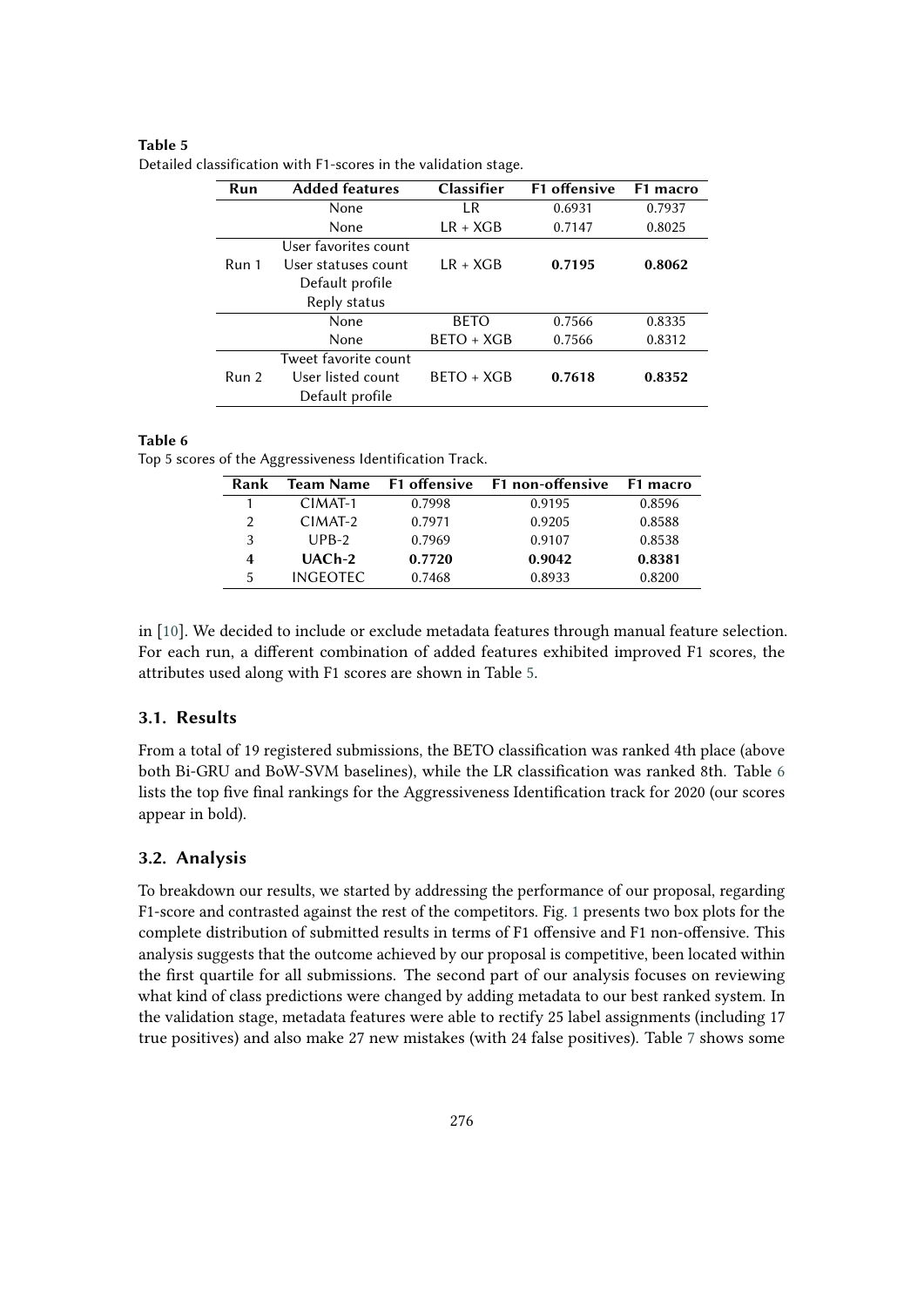

<span id="page-4-0"></span>**Figure 1:** Box plots of the results for Aggressive Identification task.

examples of these results (trigger words appear in bold).

# **4. Conclusions and Future Work**

In this paper, we describe our strategy to classify aggressive and non-aggressive tweets in Mexican Spanish. In our best performing system, we use a transformers based classifier, BETO, paired with the addition of metadata features through a decision-tree-based ensemble algorithm, XGBoost. Our proposal shows to be competitive for this specific task. We noticed that metadata can be helpful to detect subtle samples of aggressiveness but also classify tweets as offensive when swearing is present and not necessarily used to insult someone. However it is interesting to see how these additional attributes based on the behavior of users inside social media can be used to strengthen classification methods. We look forward to enhance our current framework, focusing on different levels of lexical and contextual analysis using state-of-the-art approaches and complementing them with metadata attributes.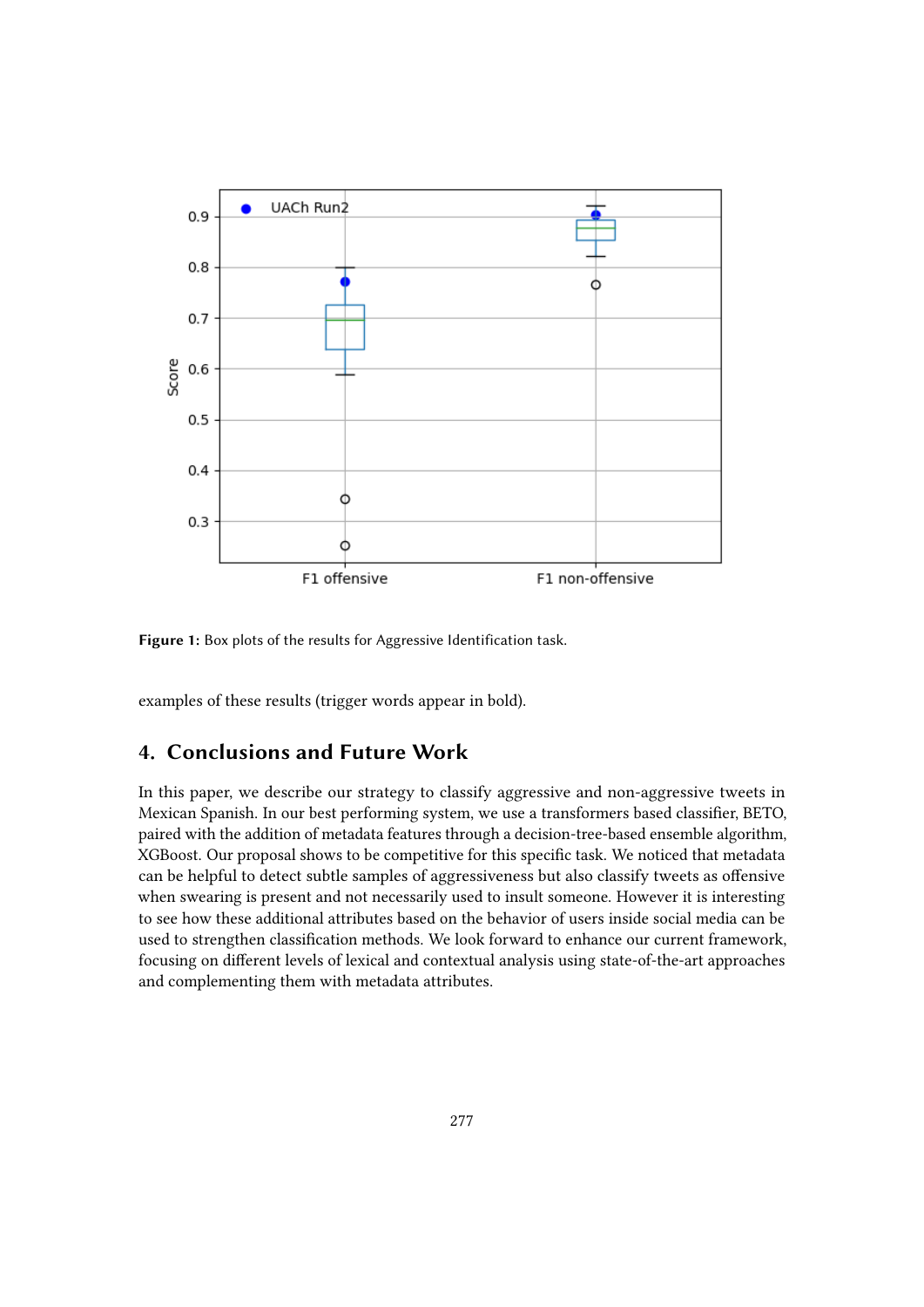#### **Table 7**

<span id="page-5-7"></span>Examples of fixed and new mistakes by adding metadata features.

| <b>Text</b>                                     | <b>Class</b> | w/o M D  | w/MD |
|-------------------------------------------------|--------------|----------|------|
| "Me caes más gorda de lo que estás, imagínate." |              | 0        |      |
| "Una frentona, una narizona, una gorda y una    |              | 0        |      |
| dientona, UF SUPER COMBO."                      |              |          |      |
| "Una gorda es como un pozole, si esta bueno te  | 0            |          | 0    |
| chingas otro."                                  |              |          |      |
| "Esa mujer de intelectual no tiene ni madres!   | 0            | $\theta$ |      |
| Sólo copia lo que escribe!!!                    |              |          |      |
| "Me sorprende que la gente diga que soy mamón   | 0            | $\Omega$ |      |
| cuando soy a toda pinche madre putos."          |              |          |      |
| "Las únicas gordas prietas que no me dan asco   |              |          | 0    |
| son las caguamas."                              |              |          |      |

# **References**

- [1] C. Nobata, J. Tetreault, A. Thomas, Y. Mehdad, Y. Chang, Abusive language detection in online user content, in: Proceedings of the 25th International Conference on World Wide Web, WWW '16, International World Wide Web Conferences Steering Committee, Republic and Canton of Geneva, Switzerland, 2016, pp. 145–153. URL: [https://doi.org/10.](https://doi.org/10.1145/2872427.2883062) [1145/2872427.2883062.](https://doi.org/10.1145/2872427.2883062) doi:[10.1145/2872427.2883062](http://dx.doi.org/10.1145/2872427.2883062).
- [2] M. E. Aragón, H. Jarquín, M. Montes-y Gómez, H. J. Escalante, L. Villaseñor-Pineda, H. Gómez-Adorno, G. Bel-Enguix, J.-P. Posadas-Durán, Overview of MEX-A3T at IberLEF 2020: Fake news and Aggressiveness Analysis in Mexican Spanish, in: Notebook Papers of 2nd SEPLN Workshop on Iberian Languages Evaluation Forum (IberLEF), Malaga, Spain, September, 2020.
- [3] S. Modha, T. Mandl, P. Majumder, D. Patel, Overview of the HASOC track at FIRE 2019: Hate speech and offensive content identification in indo-european languages, CEUR Workshop Proceedings 2517 (2019) 167–190. doi:[10.1145/3368567.3368584](http://dx.doi.org/10.1145/3368567.3368584).
- [4] M. Casavantes, R. López, L. González, M. Montes-y Gómez, UACH-INAOE at HASOC 2019: detecting aggressive tweets by incorporating authors' traits as descriptors, in: Proceedings of the 11th annual meeting of the Forum for Information Retrieval Evaluation, 2019.
- <span id="page-5-0"></span>[5] nltk.tokenize package — NLTK 3.5 documentation, 2020. URL: [https://www.nltk.org/api/](https://www.nltk.org/api/nltk.tokenize.html) [nltk.tokenize.html.](https://www.nltk.org/api/nltk.tokenize.html)
- <span id="page-5-1"></span>[6] BERT — transformers 2.11.0 documentation, 2020. URL: [https://huggingface.co/](https://huggingface.co/transformers/model_doc/bert.html) [transformers/model\\_doc/bert.html.](https://huggingface.co/transformers/model_doc/bert.html)
- <span id="page-5-2"></span>[7] Tweets – Twitter Developers, 2020. URL: [https://developer.twitter.com/en/products/tweets.](https://developer.twitter.com/en/products/tweets)
- <span id="page-5-3"></span>[8] GetOldTweets3 · PyPI, 2018. URL: [https://pypi.org/project/GetOldTweets3/.](https://pypi.org/project/GetOldTweets3/)
- <span id="page-5-4"></span>[9] R. McGrath, Twython — Twython 3.6.0 documentation, 2013. URL: [https://twython.](https://twython.readthedocs.io/en/latest/) [readthedocs.io/en/latest/.](https://twython.readthedocs.io/en/latest/)
- <span id="page-5-5"></span>[10] J. Cañete, G. Chaperon, R. Fuentes, J. Pérez, Spanish pre-trained bert model and evaluation data, in: to appear in PML4DC at ICLR 2020, 2020.
- <span id="page-5-6"></span>[11] J. Devlin, M.-W. Chang, K. Lee, K. Toutanova, Bert: Pre-training of deep bidirectional